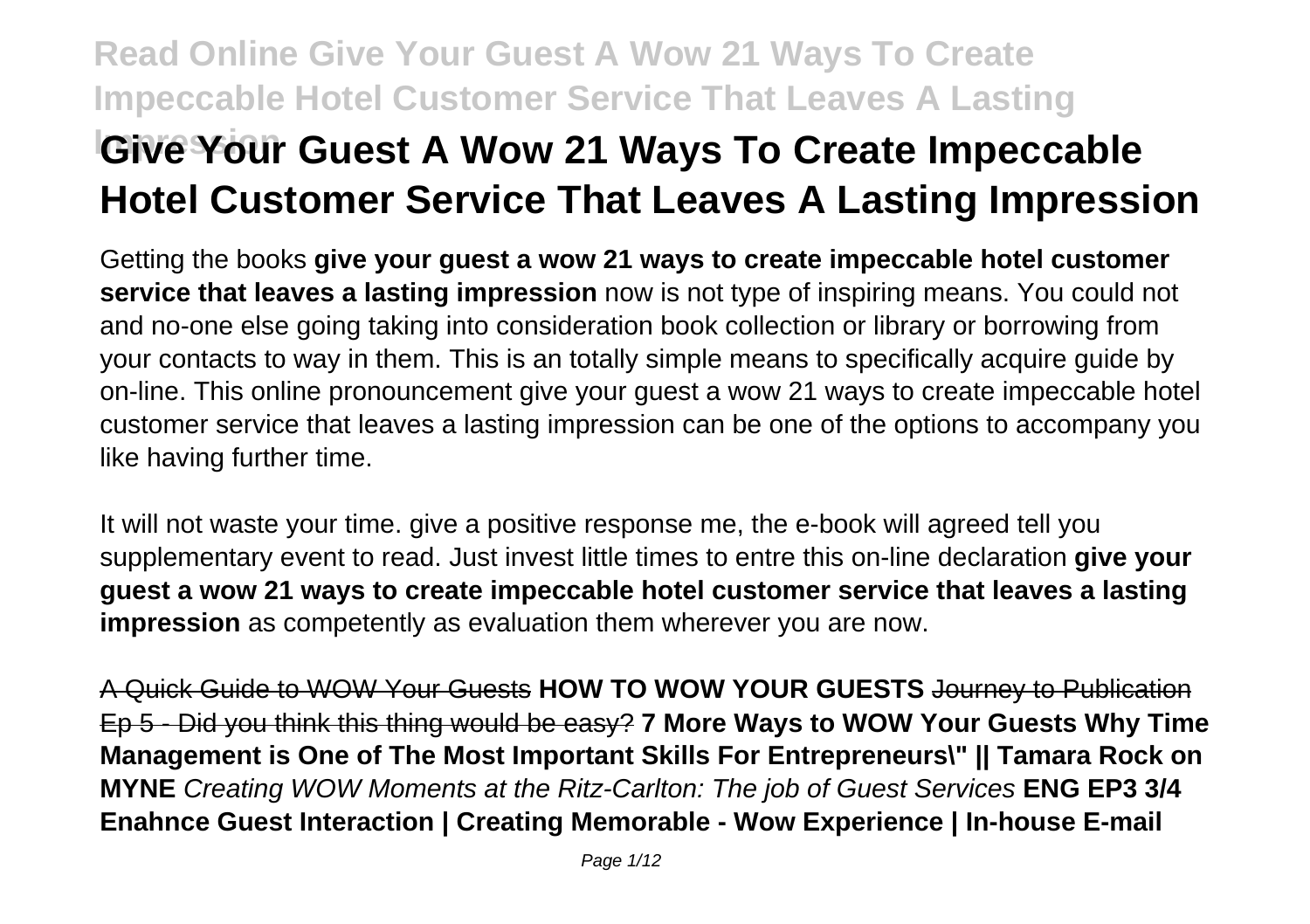**The Federation of International Butlers. Ways to Create wow for your guest.** How to WOW Your Guests | Ep. #018 HT Podcast Episode 57 // We Are All One How to Create a Vacation Rental Book to Wow Your Guests 1 Minute Hotel Chinese WOW Your Guest-How may I assist you Customer Service Vs. Customer Experience Wow BFA 8.0 level trick-TWO Characters, ONE account. Hotels That Surprised Their Guests With Their Creativity ? **Guest Room Organization Ideas \u0026 Tour (Part 1 of 2) Restaurant Training Video** WoW Great Achievement Quiz How To WOW Your Customers \u0026 Create A Lasting Impression Creating a \"Hotel Experience\" for Guests Finding Your Way - Quest - World of Warcraft **5 Steps to Creating WOW Experiences for Your Customers Share Your WOW Customer Experience Story!** 8 Ways to WOW Your Customers 6 Proven Techniques to WOW Your Guests | Ep. #019 A dining experience that will wow your guests! How to Wow Your Guests ? How to Wow the Media and Become a Regular Media Guest. Simple Ways to Improve Hotel Guest Experience - Create Magic - Futurist Speaker on Hospitality Give Your Guest A Wow Give Your Guest A WOW! presents 21 WOW Moments to help your hotel achieve the 'FOUR MORES': MORE repeat and referral bookings (coming to you direct). MORE positive reviews on Trip Advisor. MORE spend during the guests' stay. MORE remarkable experience that is shared time and time again.

### Give Your Guest A Wow!: 21 ways to create impeccable hotel ...

It'll be the 'little things' that count, those WOW Moments that create an experience for the guest they haven't had anywhere else and are left feeling compelled to share with their nearest and dearest. Give Your Guest A WOW! presents 21 WOW Moments to help your hotel achieve the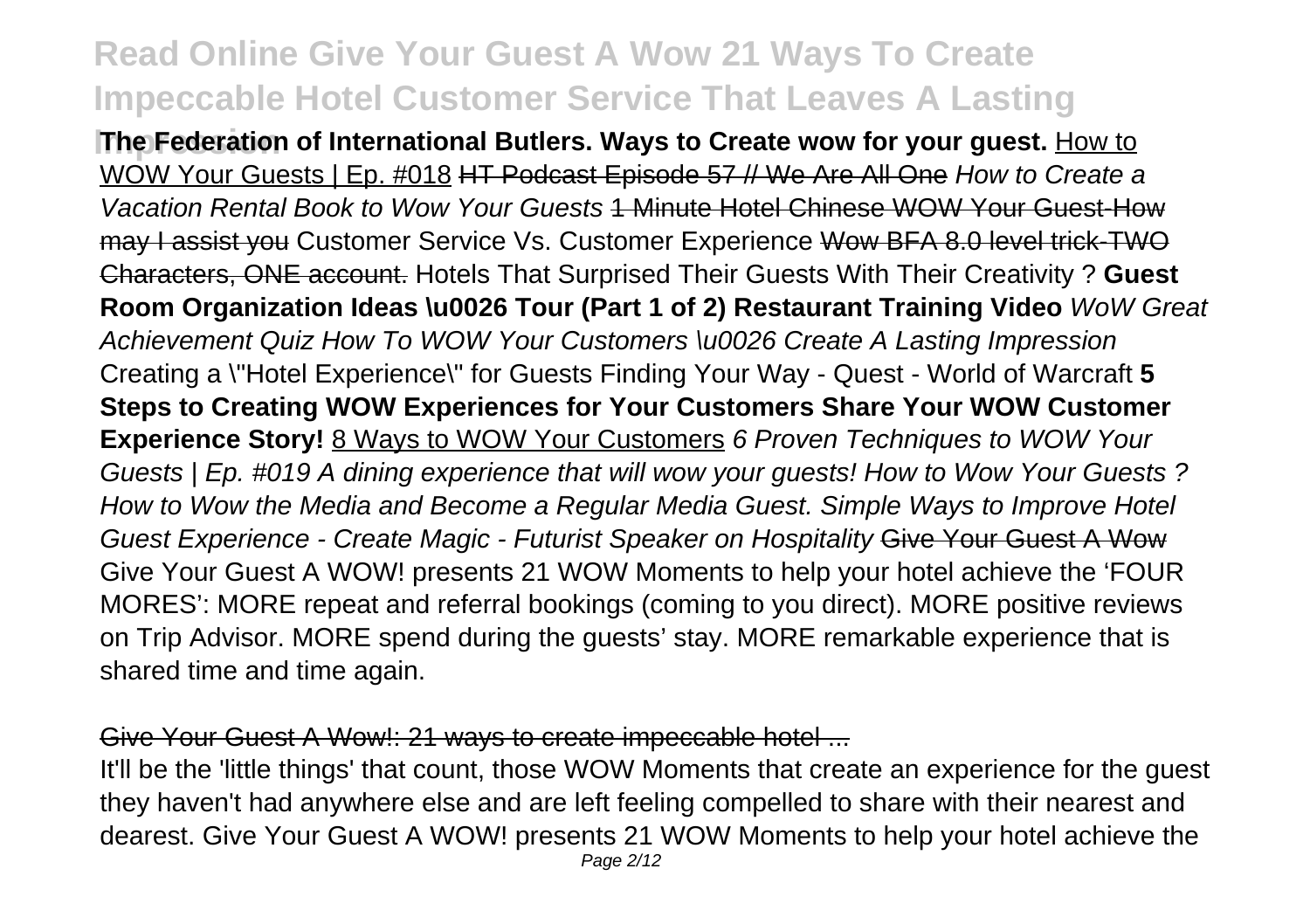**IFOUR MORES**': MORE repeat and referral bookings (coming to you direct).

#### Amazon.com: Give Your Guest A Wow!: 21 ways to create ...

Give Your Guest A WOW! presents 21 WOW Moments to help your hotel achieve the 'FOUR MORES': MORE repeat and referral bookings (coming to you direct). MORE positive reviews on Trip Advisor. MORE spend during the guests' stay. MORE remarkable experience that is shared time and time again.

#### Give Your Guest A Wow! | rethinkpress.com

Give Your Guest A WOW! presents 21 WOW Moments to help your hotel achieve the 'FOUR MORES': MORE repeat and referral bookings (coming to you direct). MORE positive reviews on Trip Advisor. MORE spend during the guests' stay. MORE remarkable experience that is shared time and time again.

### Give Your Guest A Wow! by Adam Hamadache | rethinkpress.com

Luxury Academy Hospitality Training reveals how you can bring the wow factor to the guest experience . 1. Wow your guest at hello It's an iron law of hospitality that first impressions count. Wow your guests before they arrive by using the time between booking and arrival.

### REVEALED: 10 ways to wow your guests - Boutique Hotelier

World of Warcraft Guest Pass. A World Awaits… Descend into the World of Warcraft and join thousands of mighty heroes in an online world of myth, magic, and limitless adventure. Explore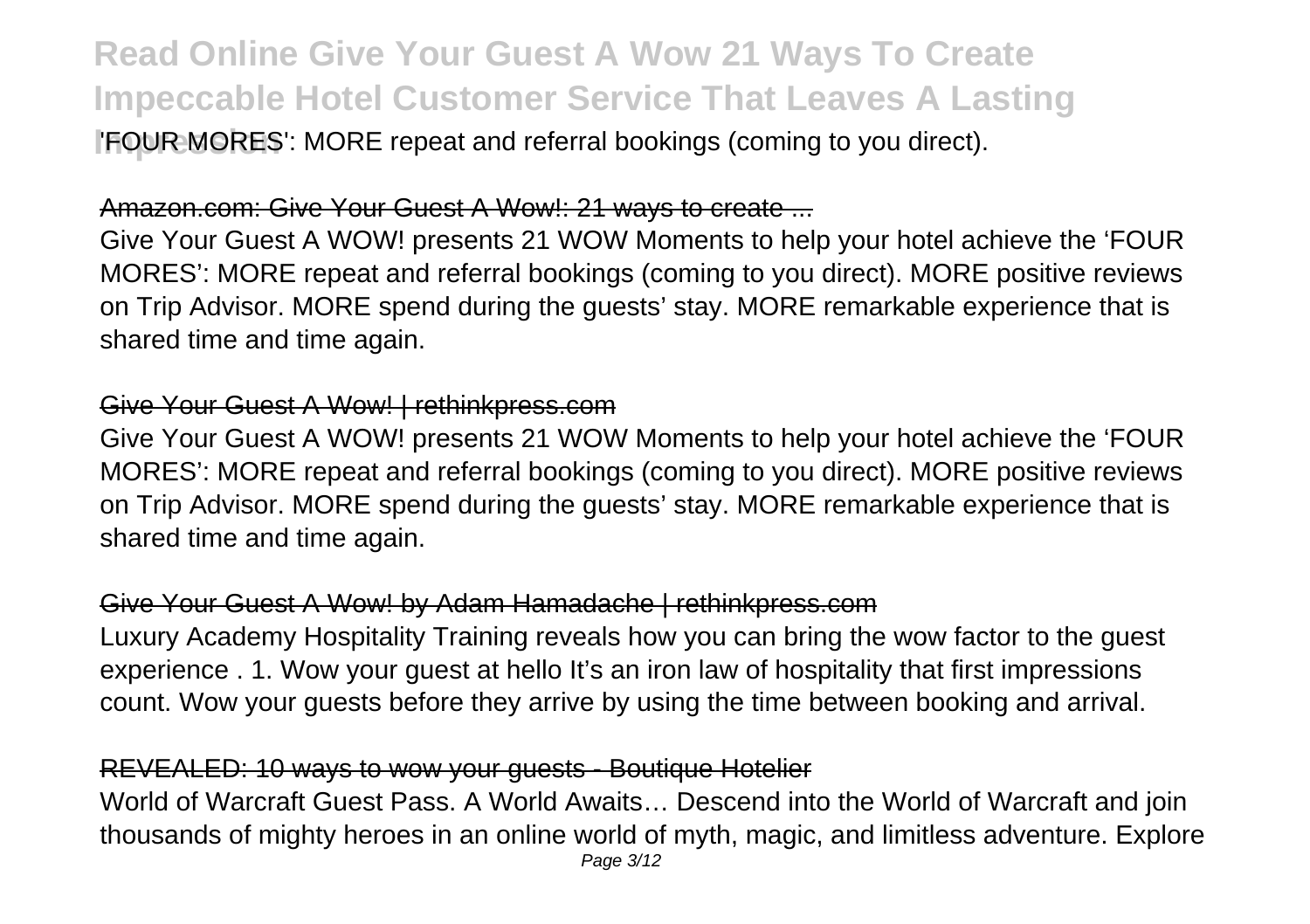*Iagged, snowy peaks; vast mountain fortresses; and harsh, winding canyons.* 

#### Blizzard Account

It means doubling dishwashing duty, but there's an upscale restaurant in Phoenix that delivers a trick that wows its customers.When guests are halfway through their cocktails, servers at Hillstone (formerly Houston's) re-glass the drinks. So before any chilled cocktail has time to reach room temperature, it's re-chilled with a new glass—from the freezer.It's customer service that nets ...

#### 5 Ways to Wow Customers | FSR magazine

If you get the element of surprise on your side, it's easy to wow a customer. Particularly if you're an entrepreneur or small business owner. Your personal touch can go a long way to building a ...

### 5 Simple Yet Indispensable Ways to Wow Your Customers ...

Comment by Boxofbeer Speak to Dolan Northfield in the stables, coordinates are 51.4 26.1 At the catering you have to speak to Arthur Seville, he's at 49.8 25.2 George Mitchell is the one you have to speak to in the blacksmith. Found him at 53.4 28.6 Finally, find Terry Rigglesmith in the Inn at 53.2 28.2

#### Be Our Guest - Quest - World of Warcraft

If you run a hotel, give your loyal guests a free room upgrade every once in a while. If you're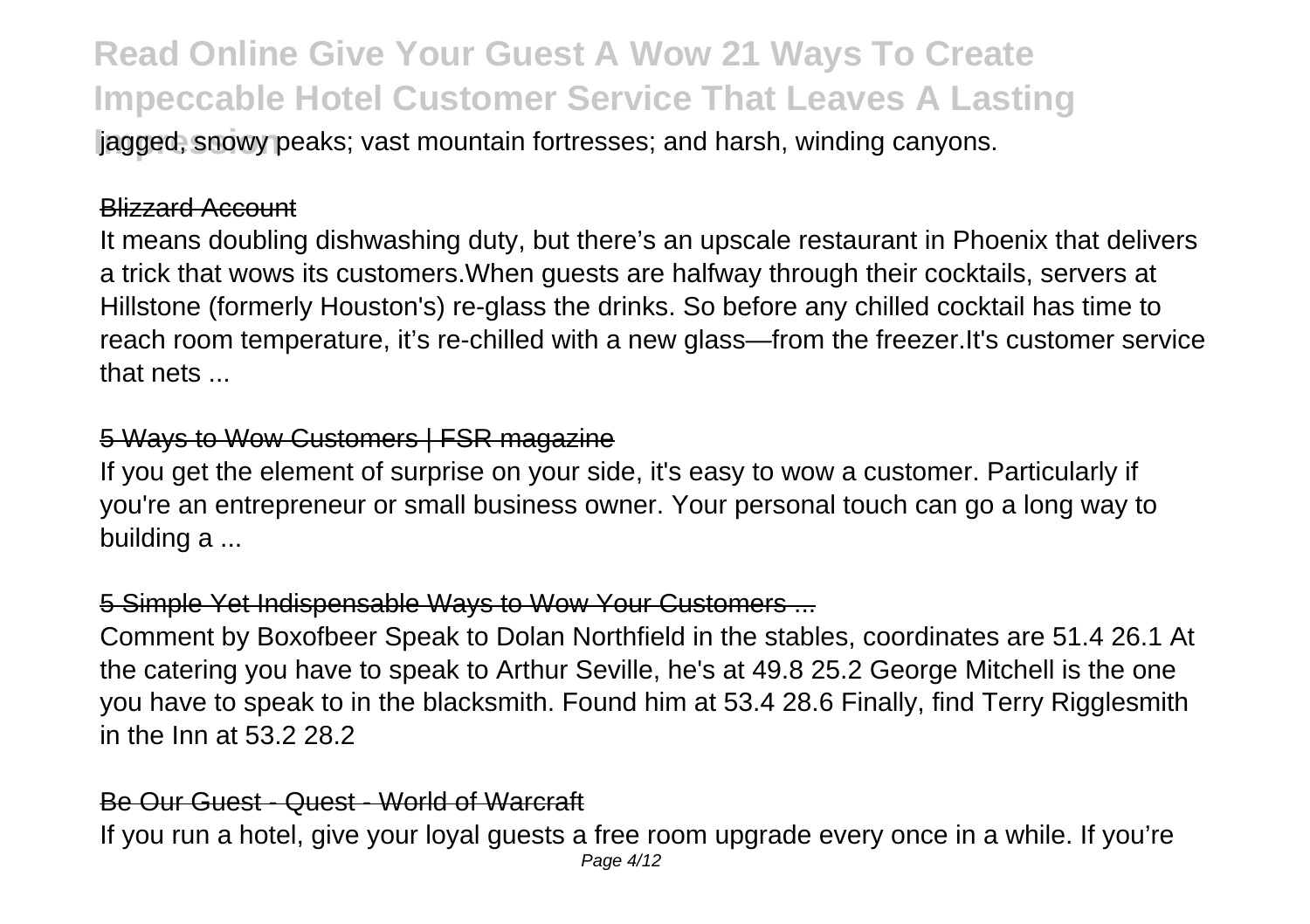**Igm online retailer, surprise your customers and upgrade them to priority shipping. Wish them ignoral them ignor** Luck.

### 12 Ways to Surprise and Delight Your Guests

Give Your Guest a Wow! by Adam Hamadache, 9781781330722, available at Book Depository with free delivery worldwide.

#### Give Your Guest a Wow! : Adam Hamadache : 9781781330722

You can give even the most casual dining space a wow-factor by setting the table with beautiful dinnerware. Try having the table meal-ready before your guests arrive. It will convey the message to your guests that you are happy to feed them. Don't you just love this vintagelooking dinnerware set in the wildly popular color combo of blue and pink? It is beautiful and very reasonably priced!

### 3 Ways to Wow Your Guests - Decor Gold Designs

A WOW! moment is an experience that leaves a lasting impression on your customers. In some cases, a WOW moment will involve a well thought out marketing campaign designed to increase loyalty and boost repeat business.

### 20 Ideas to WOW Your Customers, Improve Loyalty, and Get ...

16 Ways to Wow Wedding Guests at Your Reception 1. Assign Seats With a Sip. Swap traditional escort cards for individually labeled champagne flutes that will get... 2. Go Out With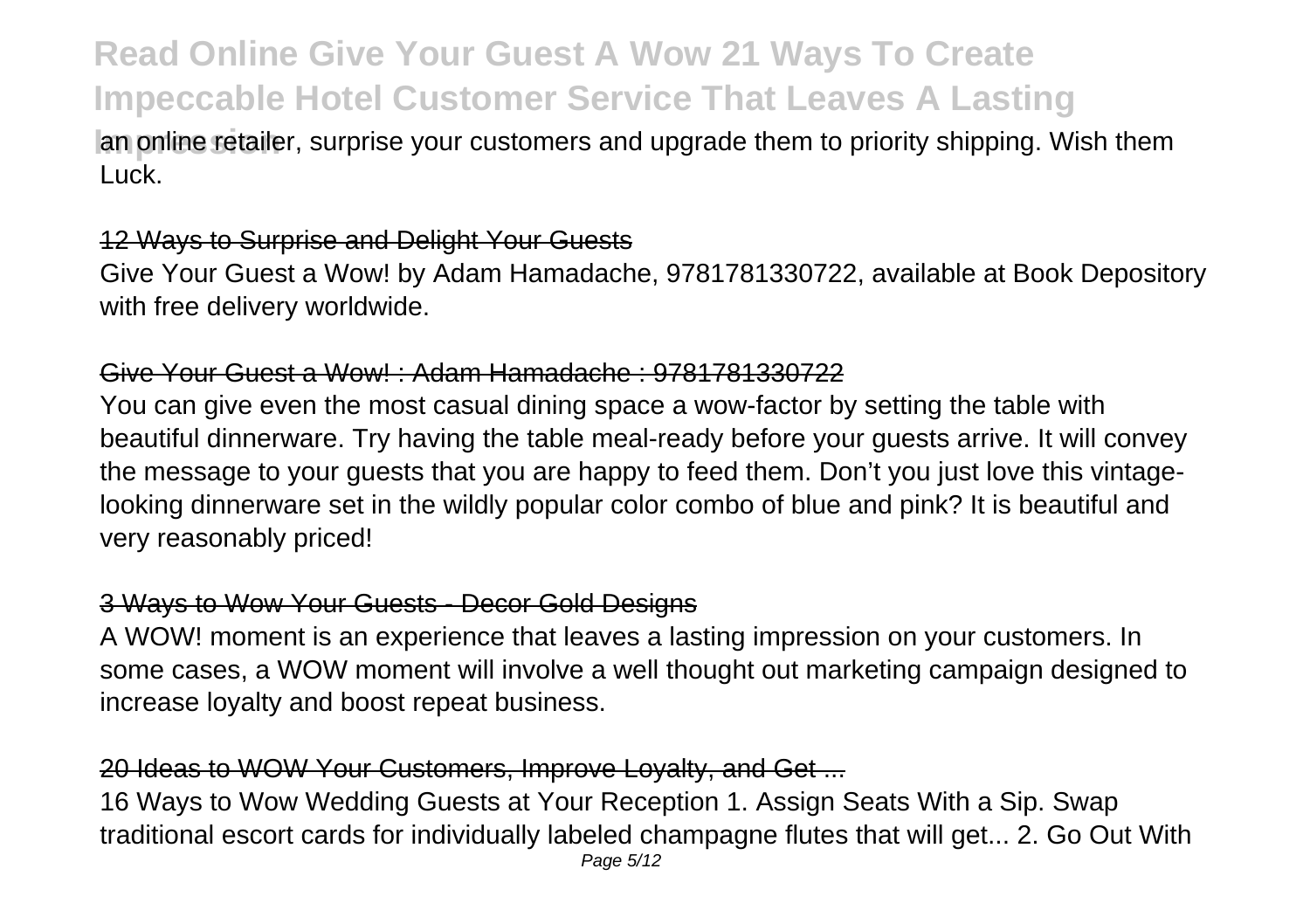**Ia Bang. Jazz up your ceremony exit or nighttime reception with a celebratory firework display.** Or hand... 3. Change It ...

### Ways to Wow Wedding Guests at Your Reception

For the leisure guest: Provide an up-to-date selection of magazines to borrow. Give the guest a list of staff favorites for local restaurants and events. Make available a list of the top 10 things locals do and love. Ensure your property has rooms with (or at least information about) hypoallergenic bed products (e.g. comforter, pillows).

#### HNN - 30 simple, inexpensive ways to 'wow' guests

Enchant your friends and beguile your foes with magical iridescent wings and dazzling antennae inspired by the fey drakes of Azeroth. For a limited time, get this transmog set with your purchase of a 6-month World of Warcraft subscription.

#### World of Warcraft

1. Genuinely welcome your guests.. If there's anything COVID has taught us, it's that guests are the lifeblood of our... 2. Give a pre-service gift.. Offer your guests a bonus something delicious right when they sit down — a sip of house... 3. Use the guest's name.. It's been proven on brain scans ...

### 23 Ways to Delight Your Restaurant Guests in 2020 - On the ...

Give your guests that visit your hotel on a regular basis an occasional surprise by upgrading Page 6/12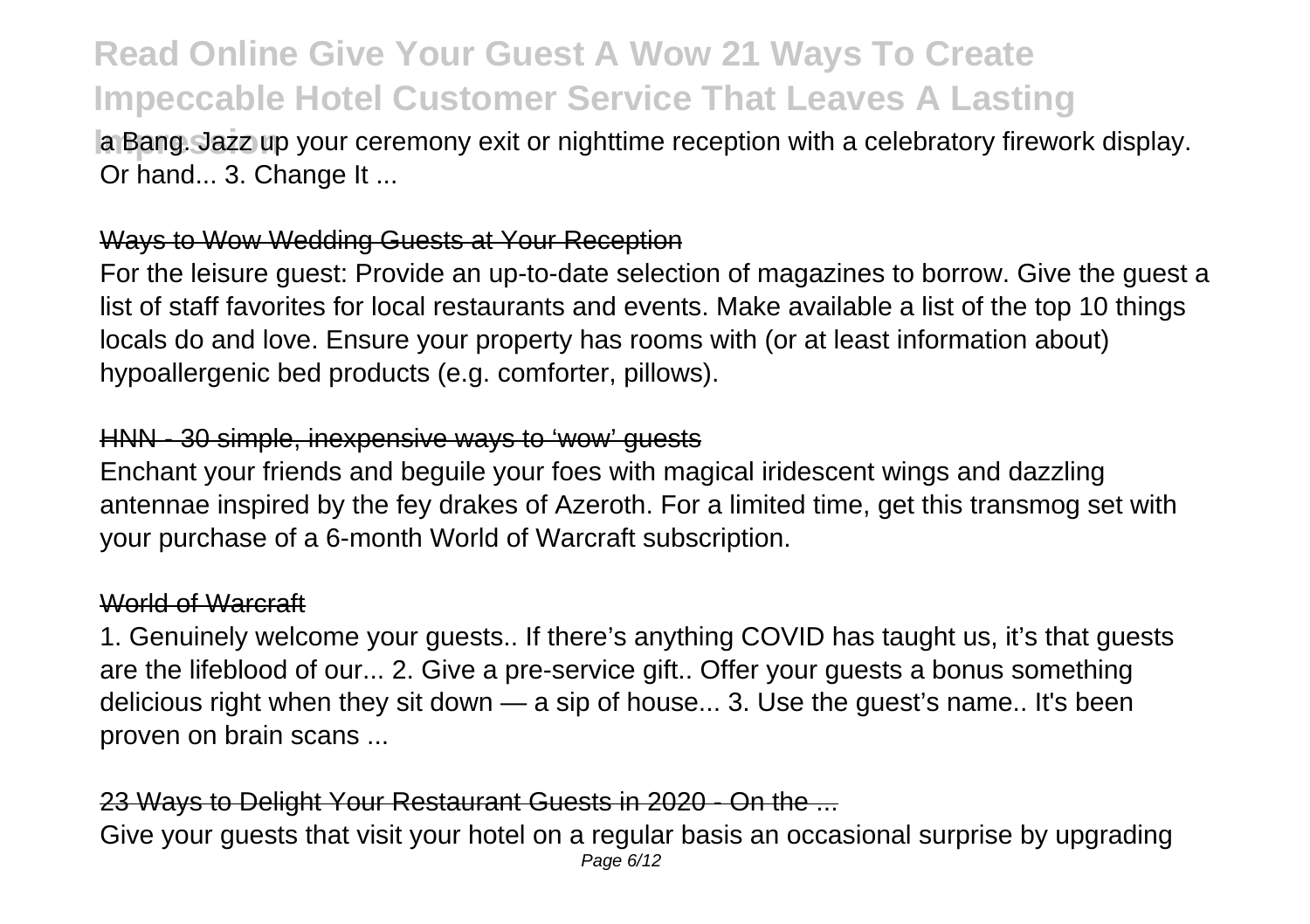**Itheir accommodation to the next level up free of charge. The Wyndham Kingsgate in** Williamsburg, Virginia earned praise on TripAdvisor by providing a family with a surprise upgrade from a one-bedroom to a two-bedroom suite.

Imagine that every hotel guest you serve walked out the door and told just five people how amazing their experience was... To get it right, it's going to take so much more than good customer service. It'll be the 'little things' that count, those WOW Moments that create an experience for the guest they haven't had anywhere else and are left feeling compelled to share with their nearest and dearest. Give Your Guest A WOW! presents 21 WOW Moments to help your hotel achieve the 'FOUR MORES': MORE repeat and referral bookings (coming to you direct). MORE positive reviews on Trip Advisor. MORE spend during the guests' stay. MORE remarkable experience that is shared time and time again. Adam Hamadache will help you to add a WOW Moment to every stage of your guest's experience, ensuring that you and your guests sleep a little easier. Adam Hamadache is the founder of hotel training company The Wow Guest Group and PMPM Hotel Marketing. Since 2008 Adam has held contracts with over 600 hotels including the likes of Marriott, Best Western & Hilton. A regular speaker at hotel industry events including The Hotel Summit, The Hospitality Exchange, as well as regular columnist of Hotel Owner Magazine, Adam shares his experience of wowing guests to create and leverage word of mouth marketing that drives more repeat and referral bookings, coming through directly to the hotel. "This book gives a real insight into elevating the guest experience to new levels ... will be of real benefit to those in the hotel industry!" - Janice Gault, CEO,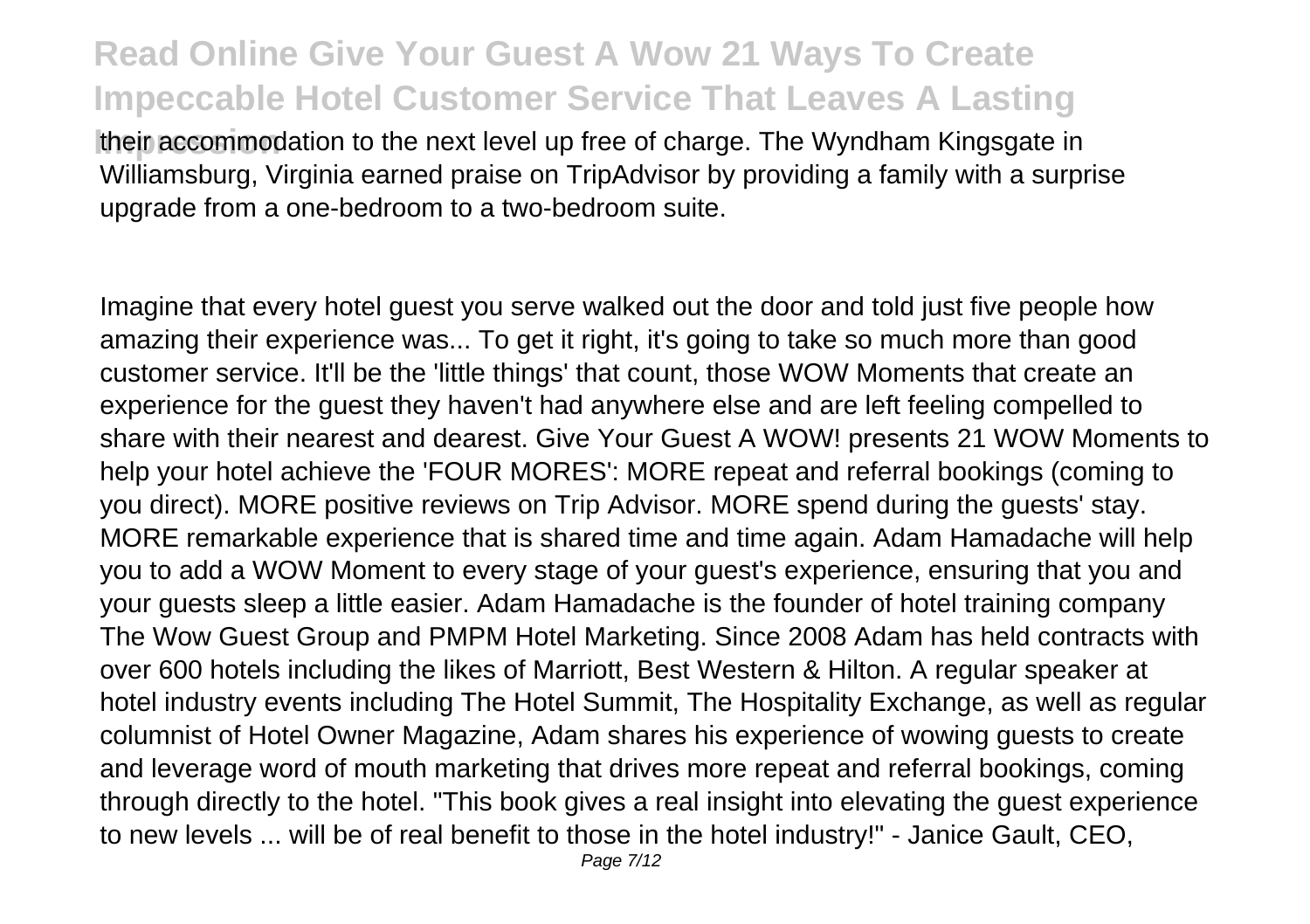**Read Online Give Your Guest A Wow 21 Ways To Create Impeccable Hotel Customer Service That Leaves A Lasting INorthern Ireland Hotel Federation** 

Hotels face rapidly changing guest behaviors, preferences, and expectations. Properties that can deliver a memorable experience through unique amenities, personal touches, and stellar customer service will be rewarded with repeat business, word-of-mouth referrals, and positive reviews on social media. If you're looking for ways to improve hotel guest satisfaction at your property, consider these eight provenWowrategies. Imagine that every hotel guest you serve walked out the door and told just five people how amazing their experdirectlywas... To get it right, it's going to take so much more than good customer service. It'll be the 'little things that count, those WOW Moments that create an experience for the guest they haven't had anywhere else and are left feeling compelled to share with their nearest and dearest. Give Your Guest A WOW! presents 21 WOW Moments to help your hotel achieve the 'FOUR MORES': MORE repeat and referral bookings (coming to you direct). MORE positive reviews on Trip Advisor. MORE spend during the guests' stay. A MORE remarkable experience that is shared time and time again.

Hotels face rapidly changing guest behaviors, preferences, and expectations. Properties that can deliver a memorable experience through unique amenities, personal touches, and stellar customer service will be rewarded with repeat business, word-of-mouth referrals, and positive reviews on social media. If you're looking for ways to improve hotel guest satisfaction at your property, consider these eight provenWowrategies. Imagine that every hotel guest you serve walked out the door and told just five people how amazing their experdirectlywas... To get it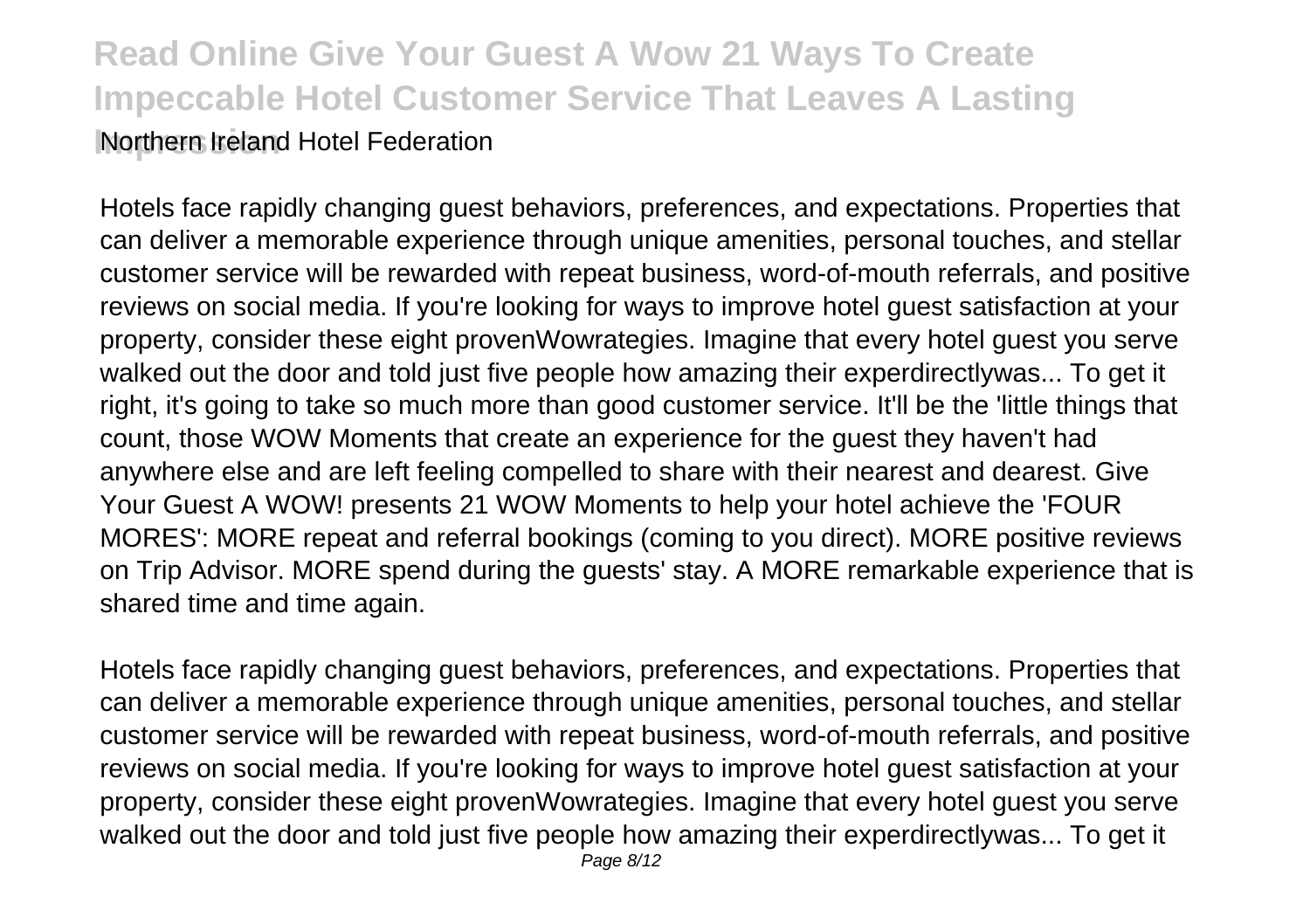**Iright, it's going to take so much more than good customer service. It'll be the 'little things that** count, those WOW Moments that create an experience for the guest they haven't had anywhere else and are left feeling compelled to share with their nearest and dearest. Give Your Guest A WOW! presents 21 WOW Moments to help your hotel achieve the 'FOUR MORES' MORE repeat and referral bookings (coming to you direct). MORE positive reviews on Trip Advisor. MORE spend during the guests' stay. A MORE remarkable experience that is shared time and time again.

Hotels face rapidly changing guest behaviors, preferences, and expectations. Properties that can deliver a memorable experience through unique amenities, personal touches, and stellar customer service will be rewarded with repeat business, word-of-mouth referrals, and positive reviews on social media. If you're looking for ways to improve hotel guest satisfaction at your property, consider these eight provenWowrategies. Imagine that every hotel guest you serve walked out the door and told just five people how amazing their experdirectlywas... To get it right, it's going to take so much more than good customer service. It'll be the 'little things that count, those WOW Moments that create an experience for the guest they haven't had anywhere else and are left feeling compelled to share with their nearest and dearest. Give Your Guest A WOW! presents 21 WOW Moments to help your hotel achieve the 'FOUR MORES' MORE repeat and referral bookings (coming to you direct). MORE positive reviews on Trip Advisor. MORE spend during the guests' stay. A MORE remarkable experience that is shared time and time again.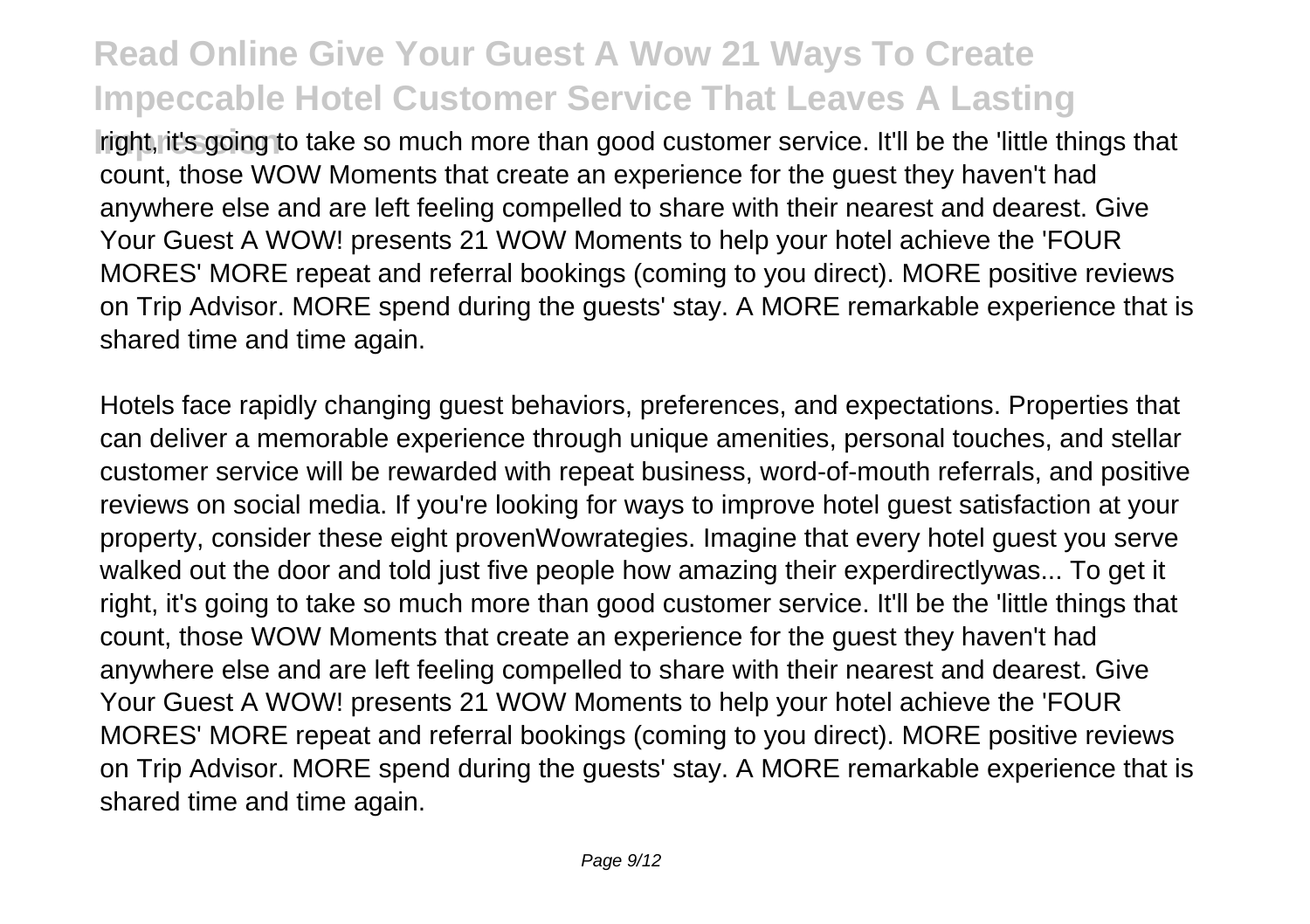**Hotels face rapidly changing guest behaviors, preferences, and expectations. Properties that** can deliver a memorable experience through unique amenities, personal touches, and stellar customer service will be rewarded with repeat business, word-of-mouth referrals, and positive reviews on social media. If you're looking for ways to improve hotel guest satisfaction at your property, consider these eight provenWowrategies. Imagine that every hotel guest you serve walked out the door and told just five people how amazing their experdirectlywas... To get it right, it's going to take so much more than good customer service. It'll be the 'little things that count, those WOW Moments that create an experience for the guest they haven't had anywhere else and are left feeling compelled to share with their nearest and dearest. Give Your Guest A WOW! presents 21 WOW Moments to help your hotel achieve the 'FOUR MORES': MORE repeat and referral bookings (coming to you direct). MORE positive reviews on Trip Advisor. MORE spend during the guests' stay. A MORE remarkable experience that is shared time and time again.

Hotels face rapidly changing guest behaviors, preferences, and expectations. Properties that can deliver a memorable experience through unique amenities, personal touches, and stellar customer service will be rewarded with repeat business, word-of-mouth referrals, and positive reviews on social media. If you're looking for ways to improve hotel guest satisfaction at your property, consider these eight provenWowrategies. Imagine that every hotel guest you serve walked out the door and told just five people how amazing their experdirectlywas... To get it right, it's going to take so much more than good customer service. It'll be the 'little things that count, those WOW Moments that create an experience for the guest they haven't had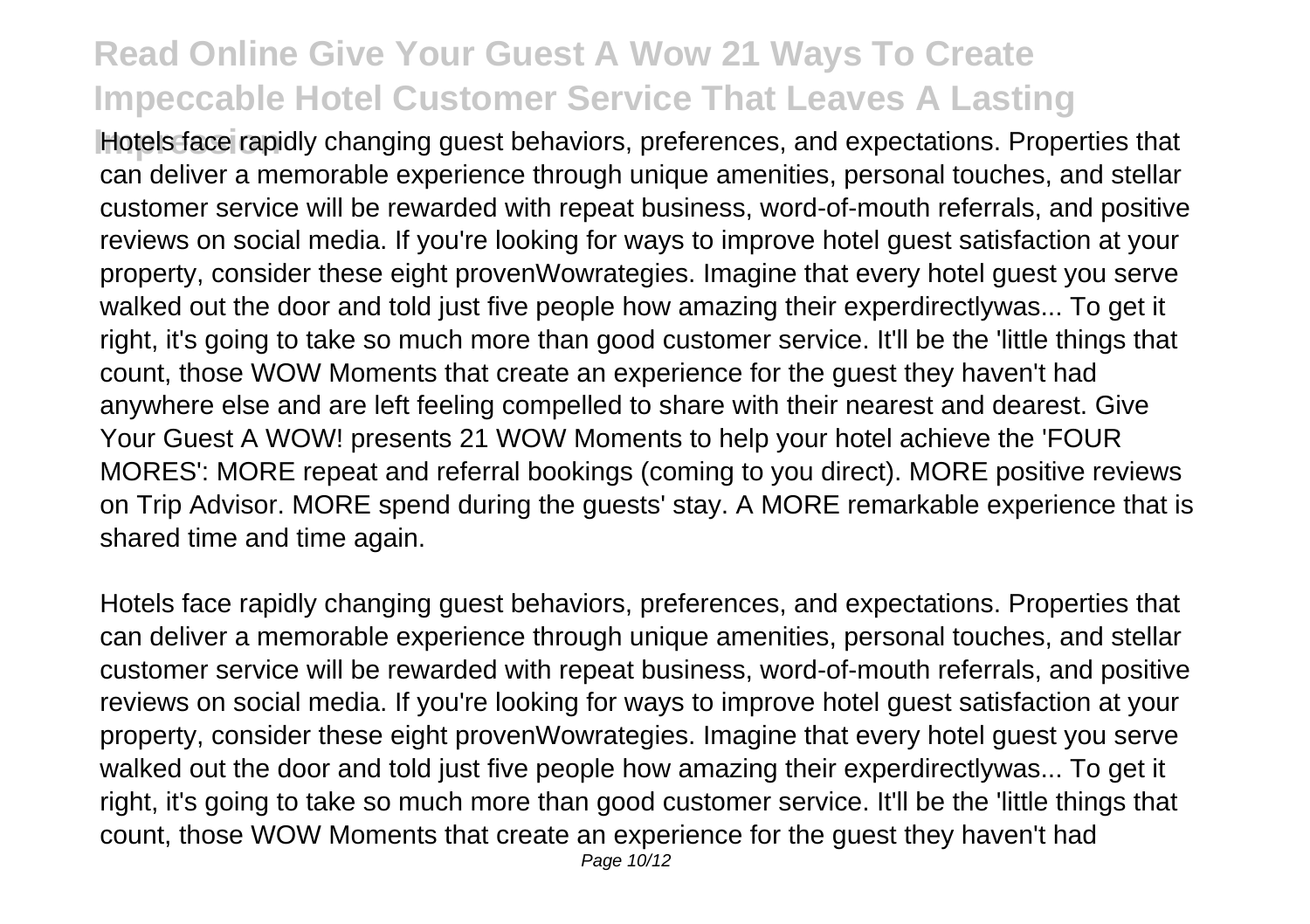**Ignumbere else and are left feeling compelled to share with their nearest and dearest. Give** Your Guest A WOW! presents 21 WOW Moments to help your hotel achieve the 'FOUR MORES': MORE repeat and referral bookings (coming to you direct). MORE positive reviews on Trip Advisor. MORE spend during the guests' stay. A MORE remarkable experience that is shared time and time again.

Raise the bar in the area of guest services in your ministry. Establish your own ways of wowing guests. You will find new and better ways of making others feel welcome.

As the hospitality industry continues to grow, managers and educators are faced with the task of preparing future hospitality professionals for a rewarding but challenging career. Due to the impact of an ever-changing economy on the industry as a whole, the education of hotel managers and professionals has become an increasingly important area of study. Educational Strategies for the Next Generation Leaders in Hotel Management combines practical experience with the effective pedagogical approaches being implemented in higher learning institutions and hospitality programs internationally. Highlighting key issues surrounding the current and future scope of hotel management and the skills and knowledge necessary for career success in the hospitality industry, this publication is an essential reference source for hospitality managers, educators, and students interested in the future of the industry and the best practices for hospitality education. This publication features timely, research-based chapters and analysis relevant to topics in the hospitality industry including, but not limited to, craft-based learning, e-learning, higher education, hospitality management, human resources,